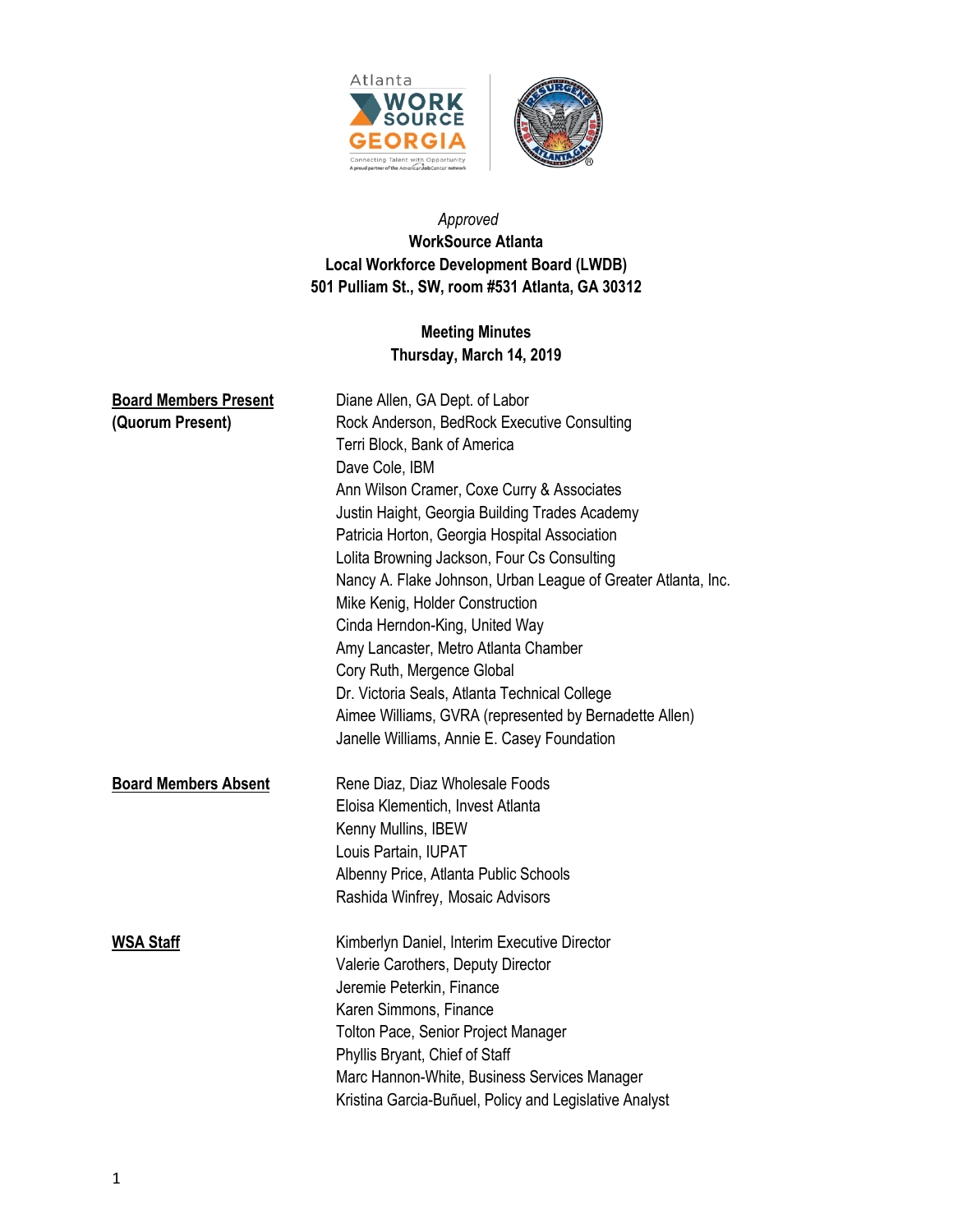**Guests:** Atlanta City Councilmember Natalyn Mosby Archibong Atlanta City Councilmember Joyce Sheperd Atlanta City Councilmember Matt Westmoreland Council Staff Corinne Lindo

#### **I. Call to Order**

The meeting was called to order by Acting Board Chair Ann Wilson Cramer at 11:02 am.

#### **II. Roll Call**

Acting Chair Cramer conducted roll call. Board members present and absent are listed above.

#### **III. Adoption of the Agenda**

Board Member Rock Anderson made a motion to adopt the agenda. The motion was seconded by Board Member Diane Allen. The motion was adopted unanimously by voice vote.

## **IV. Approval of Meeting Minutes: September 21, 2018**

Board Member Lolita Browning Jackson noted that the minutes incorrectly stated her employer as Four Cs Consulting. She made a motion to amend the minutes to reflect Comcast as her employer. The motion to amend was seconded by Board Member Patricia Horton. The minutes were amended unanimously by voice vote. A motion was then made by Board Member Horton to approve the minutes as amended. The motion was seconded by Board Member Anderson. The minutes were approved as amended by unanimous voice vote.

## **Approval of Meeting Minutes: December 31, 2018**

Board Member Jackson again noted that the minutes should list her employer as Comcast. As well, Board Member Anderson stated that the minutes should reflect his employer as BedRock Executive Consulting. A motion was made by Board Member Jackson to amend the minutes accordingly. The motion to amend was seconded by Board Member Victoria Seals. The minutes were amended unanimously by voice vote. A motion was then made by Board Member Anderson to approve the minutes as amended. The motion was seconded by Board Member Board Member Seals. The minutes were approved as amended by unanimous voice vote.

## **V. Welcoming Remarks**

Acting Board Chair Cramer welcomed Board members, staff and guests. She invited Atlanta City Councilmembers Natalyn Archibong, Joyce Sheperd, and Matt Westmoreland to speak. They each gave brief remarks.

## **VI. Action Items**

## *Action Item #1: Election of Board Officers*

A call for nominations from the floor was made by Acting Board Chair Cramer. None were made. The Acting Chair then presented the following slate as nominees:

Chair: Ann Wilson Cramer Vice-Chair: Rock Anderson Treasurer: Nancy Flake Johnson Secretary: Terri Block

A motion was made by Acting Board Chair Cramer to approve the nominees as stated. The motion was seconded by Board Member Anderson. The motion was approved by unanimous voice vote.